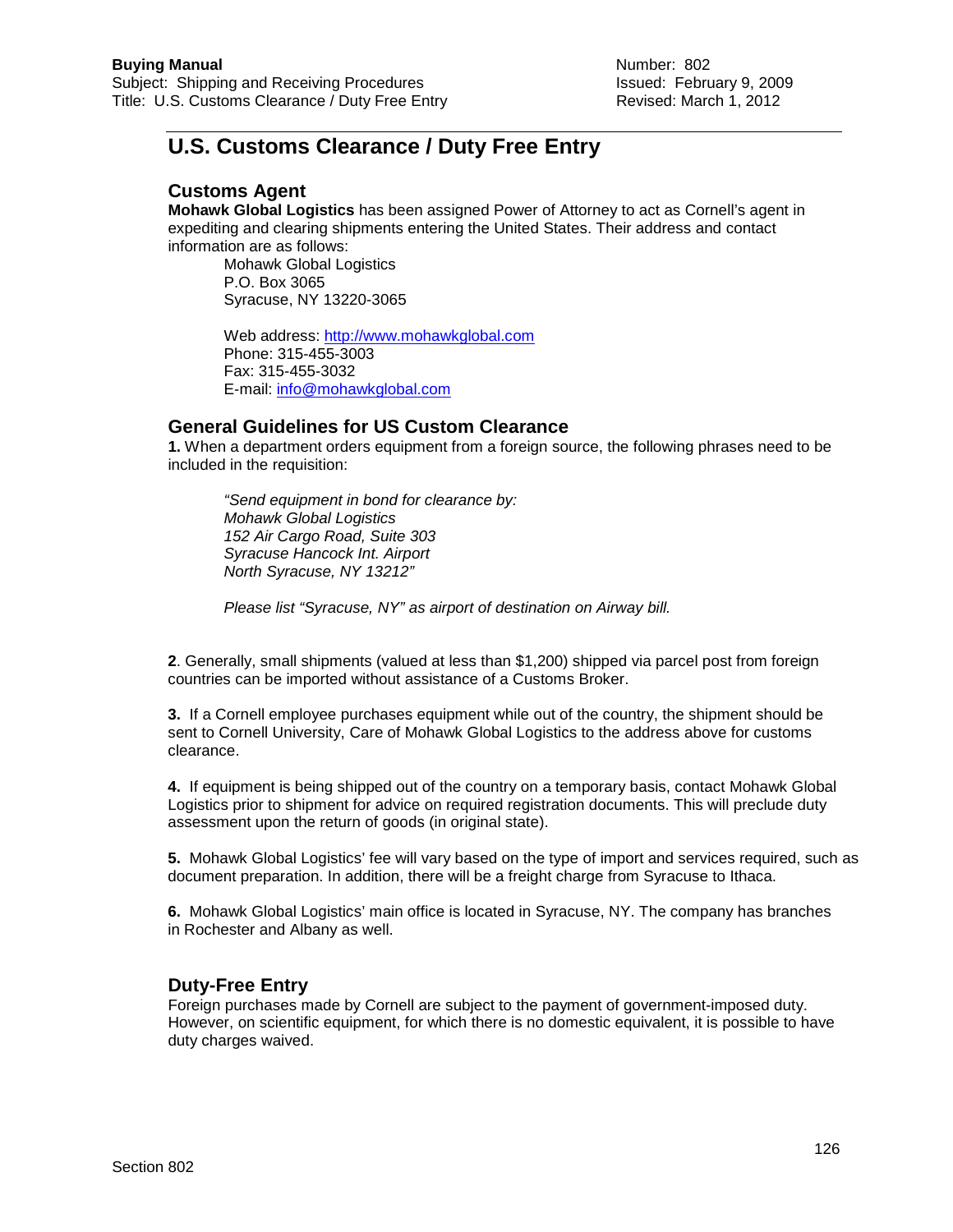Subject: Shipping and Receiving Procedures<br>
Title: U.S. Customs Clearance / Duty Free Entry **Interpretent Procedure 19, 2012** Title: U.S. Customs Clearance / Duty Free Entry

The process involved in avoiding duty charges is complex and takes a substantial amount of time to accomplish. Requests must be filed with the **United States Custom Service, ATTN: Disclosure Law Branch, Washington, DC 20229.**

Because of the highly technical nature of the information required, the department should prepare the responses with assistance from the seller of the equipment. The duty-free entry request does not need to be made at the time an order is placed, but it is desirable. The US Customs and Border Protection Form No. ITA-338P is available at [http://ia.ita.doc.gov/sips/appform.html.](http://ia.ita.doc.gov/sips/appform.html) When considering the purchase of foreign-made scientific equipment, review the form in advance of placing the equipment order.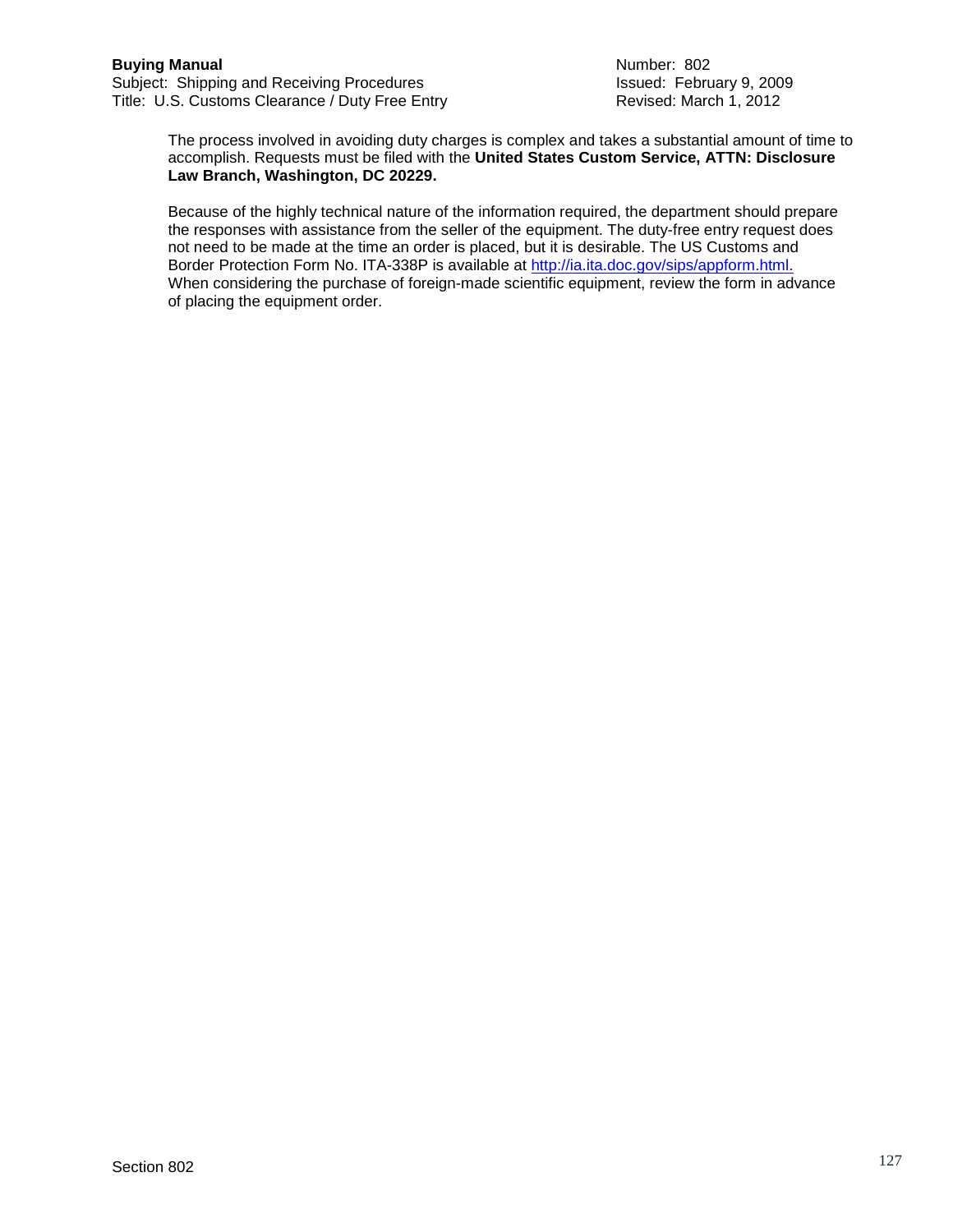## **Receiving and Inspecting Shipments**

It is the responsibility of the person accepting incoming shipments to verify that the goods delivered match the order before signing the delivery slip.

If the goods have been shipped to the wrong department and an order number is included on the shipment, query KFS or call Procurement Services to identify the proper destination. It is the responsibility of the department signing for material to arrange for delivery to the correct department. In most cases, the trucker will deliver to the correct department if shipment has not been removed from the truck or it is a small carton.

#### **Inspection**

Inspection of all packages or cartons at time of delivery is essential. Any apparent damage should be noted on the delivery receipt by the carrier's agent along with the agent's signature. If it is necessary to file a claim for damaged goods, the supplier should be notified within 24 hours of delivery. If damage is discovered only after the package has been opened, refer to Receiving Procedure "Concealed Damage" below. After inspecting the packages, all packing lists and bills of lading should be forwarded to the individuals in the department who are responsible for recording receipts.

#### **Freight Claims**

Fast and fair settlement of claims on the receipt of damaged goods is of mutual benefit to the University and its suppliers. The FTC/BSC should ensure that the required documents are filed within ten (10) working days by the unit and the supplier and/or carrier.

This procedure defines the types of freight claims and explains what must be done in the filing of the claim. In all instances, the supplier must be notified within 24 hours of the discovery of the damage.

## **Filing Responsibility**

The vendor has the responsibility for filing the freight claim if the FOB terms are "Destination". Cornell University has the responsibility for initiating a freight claim only when the FOB terms specify "Shipping Point". For more detailed information on FOB terms see section 803-A. If Cornell has the responsibility for filing the claim, the Unit or FTC/BSC will prepare the paperwork and contact the carrier. If the supplier is responsible for filing, then the Unit or FTC/BSC will notify the supplier of the damaged, lost, or concealed damaged shipment and request replacement shipment.

#### **Receipt and Inspection of Shipments**

This procedure addresses three (3) types of freight claims that might be processed if Cornell has the responsibility for filing the freight claim.

#### **1. Damage in Transit**

Damage has occurred to the shipment while it was in the possession of the freight carrier. Damage to packages and cartons is usually readily apparent.

When the shipment is received, any damage is noted on the freight bill at time of delivery. The User Department notifies the supplier about the damaged shipment within 24 hours. End User/Dept/FTC/BSC will contact the carrier and begin the claim process.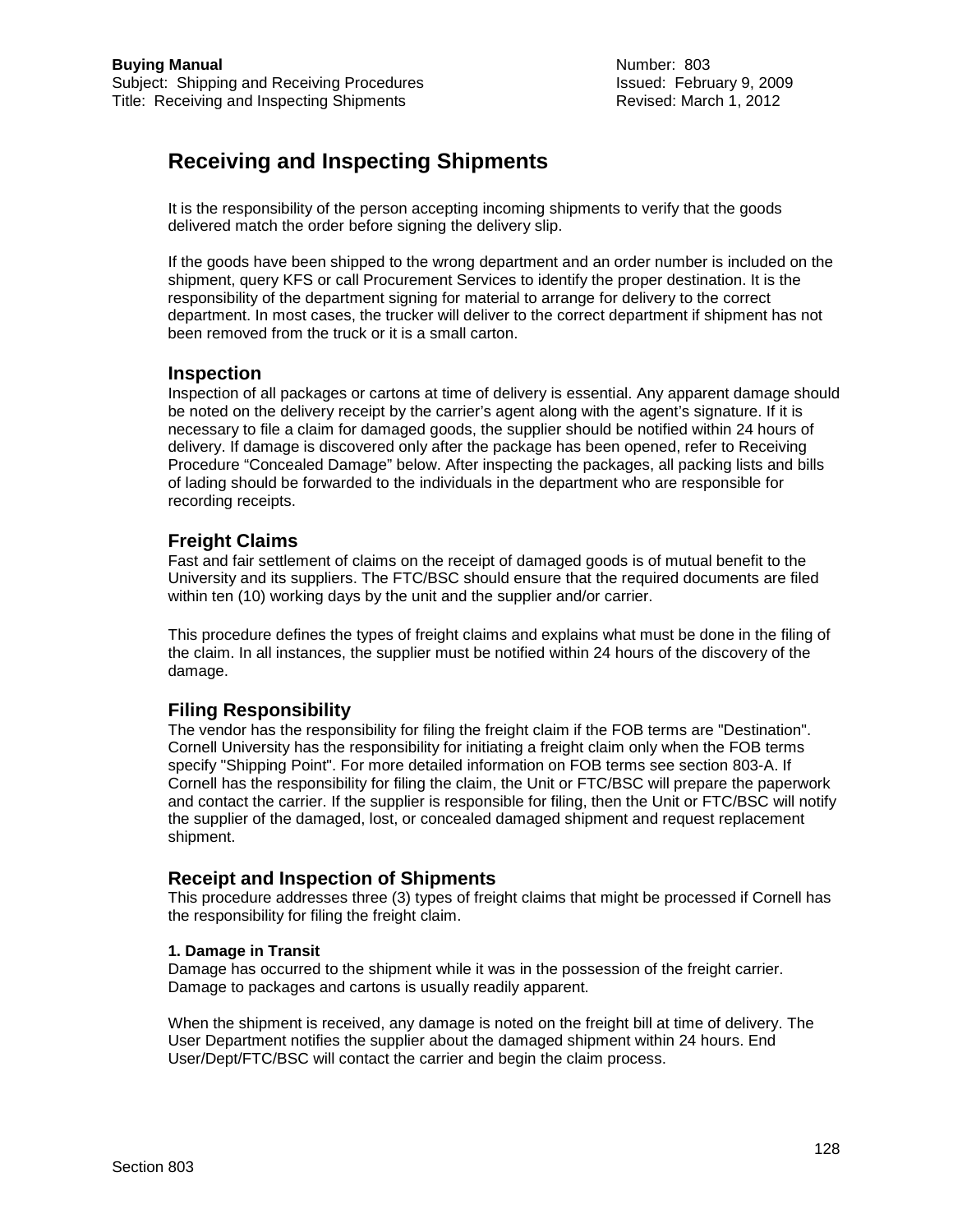Subject: Shipping and Receiving Procedures<br>
Title: Receiving and Inspecting Shipments<br>
Title: Receiving and Inspecting Shipments<br>
Title: Receiving and Inspecting Shipments Title: Receiving and Inspecting Shipments

#### **2. Loss in Transit**

If the supplier has shipped the merchandise to Cornell and it has not been delivered after a "reasonable" amount of time, and the carrier is unable to locate the shipment, then the shipment may be lost.

The end user/unit must notify the supplier when they have not received a shipment within a "reasonable" waiting period. After confirming the supplier's shipment date and verifying that the carrier is unable locate the shipment, the End User/Dept/FTC/BSC will begin the claim process.

#### **3. Concealed Damage**

Merchandise is delivered in apparently good condition and the carrier's bill of lading is signed with no mention of damage. Damage is discovered only after the container is opened within a "reasonable" period of time.

End user/unit must notify the supplier immediately of the damage. The supplier will in turn notify the carrier that a "concealed damage" claim is pending and an inspection is needed. All containers and contents must be kept in a safe place for inspection by the carrier. The carrier will supply an inspection report to accompany the freight claim processed by the End User/Dept/FTC/BSC.

## **Return of Goods to the Vendor**

This procedures describes the correct steps to be followed when goods need to be returned to the vendor for credit or replacement.

When defective merchandise is received from a vendor, or the received item(s) are not the item(s) specified on the purchase order, the shipment will be subject to return to the vendor for credit.

Whenever the department needs to return merchandise to a vendor, the department needs to contact the vendor, explain the reasons for returning the merchandise and get a "Return Authorization" number.

The department prepares the shipment for return to the vendor noting the "Return Authorization" number on all paperwork. This number allows the vendor to identify the goods when they are received and to correctly issue a credit.

**If a replacement is desired, then the department needs to issue a new requisition/order for the replacement.**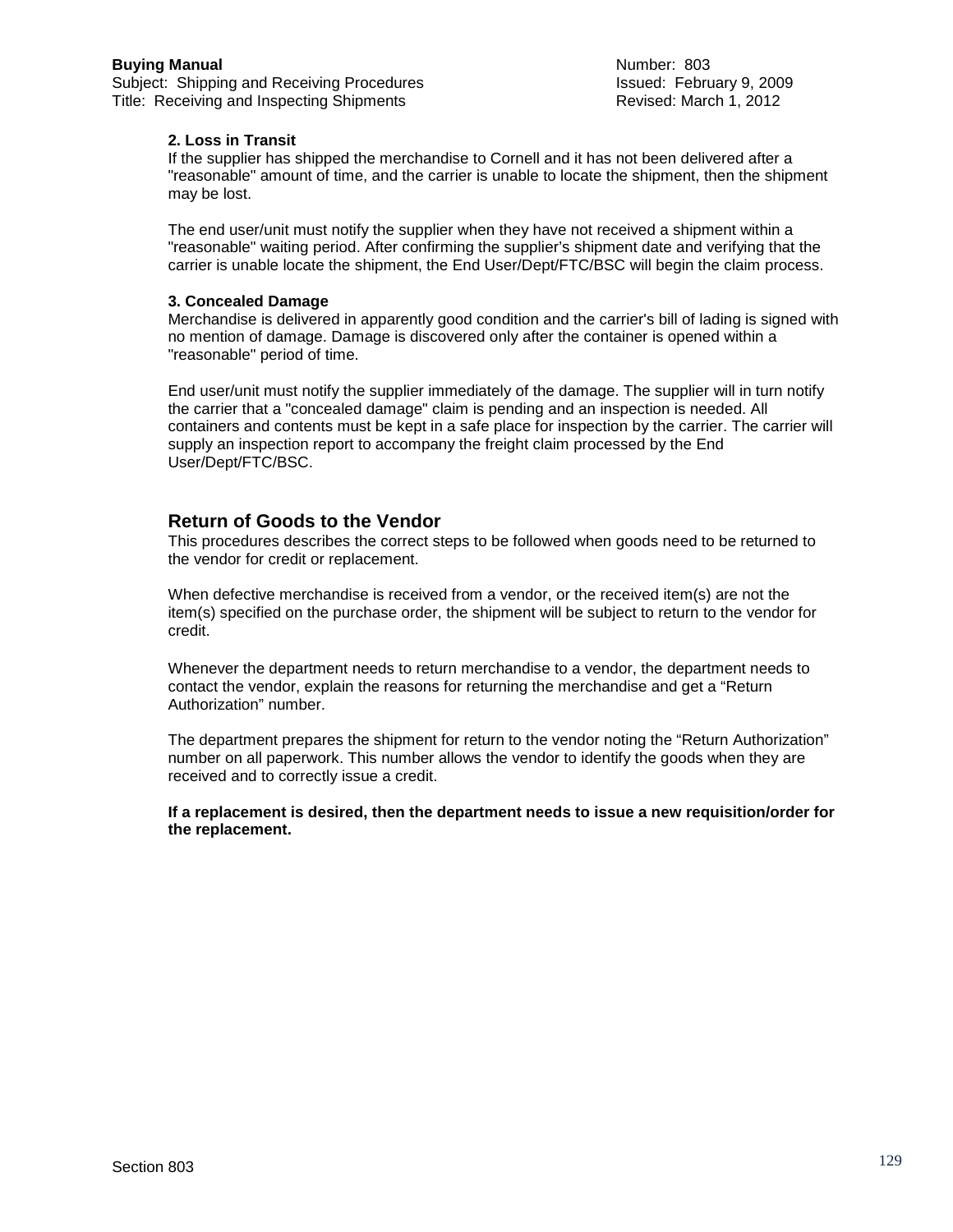Subject: Shipping and Receiving Procedures Issued: February 9, 2009 Title: FOB Terms and Responsibilities **Revised: March 1, 2012** Revised: March 1, 2012

| <b>FOB Term</b>                                                             | <b>Payment of</b><br><b>Freight</b><br><b>Charges</b> | <b>Who Bears</b><br><b>Freight Costs</b> | <b>Owns Goods</b><br>in Transit | <b>Who Files</b><br>Claim (if any) | <b>Explanation</b>                                                                                                                                                |
|-----------------------------------------------------------------------------|-------------------------------------------------------|------------------------------------------|---------------------------------|------------------------------------|-------------------------------------------------------------------------------------------------------------------------------------------------------------------|
| <b>FOB</b><br>Destination,<br>freight prepaid<br>$\star$                    | <b>Seller</b>                                         | <b>Seller</b>                            | <b>Seller</b>                   | <b>Seller</b>                      | <b>Title passes to</b><br><b>Buyer when</b><br>goods are<br>delivered.<br><b>Seller pays</b><br>and absorbs<br>all freight<br>costs.                              |
| <b>FOB</b><br>Destination,<br>freight prepaid<br>and added to<br>invoice    | Seller                                                | <b>Buyer</b>                             | <b>Seller</b>                   | Seller                             | Title passes to<br>Buyer when<br>goods are<br>delivered.<br>Seller pays<br>shipping costs<br>and adds the<br>cost to their<br>invoice.                            |
| <b>FOB</b><br>Destination,<br>freight collect                               | <b>Buyer</b>                                          | <b>Buyer</b>                             | Seller                          | <b>Seller</b>                      | Title passes to<br>Buyer when<br>goods are<br>delivered.<br><b>Carrier bills</b><br>Buyer for the<br>freight costs.                                               |
| <b>FOB Shipping</b><br>Point, freight<br>prepaid                            | <b>Seller</b>                                         | Seller                                   | <b>Buyer</b>                    | <b>Buyer</b>                       | Title passes to<br>Buyer at<br>vendor's dock.<br>Seller pays and<br>absorbs all<br>freight costs.                                                                 |
| <b>FOB Shipping</b><br>Point, freight<br>prepaid and<br>added to<br>invoice | Seller                                                | <b>Buyer</b>                             | <b>Buyer</b>                    | <b>Buyer</b>                       | Title passes to<br>Buyer at<br>vendor's dock.<br>Seller pays and<br>absorbs all<br>freight costs.                                                                 |
| <b>FOB Shipping</b><br>Point, freight<br>collect                            | <b>Buyer</b>                                          | <b>Buyer</b>                             | <b>Buyer</b>                    | <b>Buyer</b>                       | Title and control<br>of goods<br>passes to<br>Buyer when<br>carrier signs for<br>goods at the<br>vendor's<br>location.<br><b>Carrier bills</b><br>Buyer directly. |

**\* Cornell's preferred terms**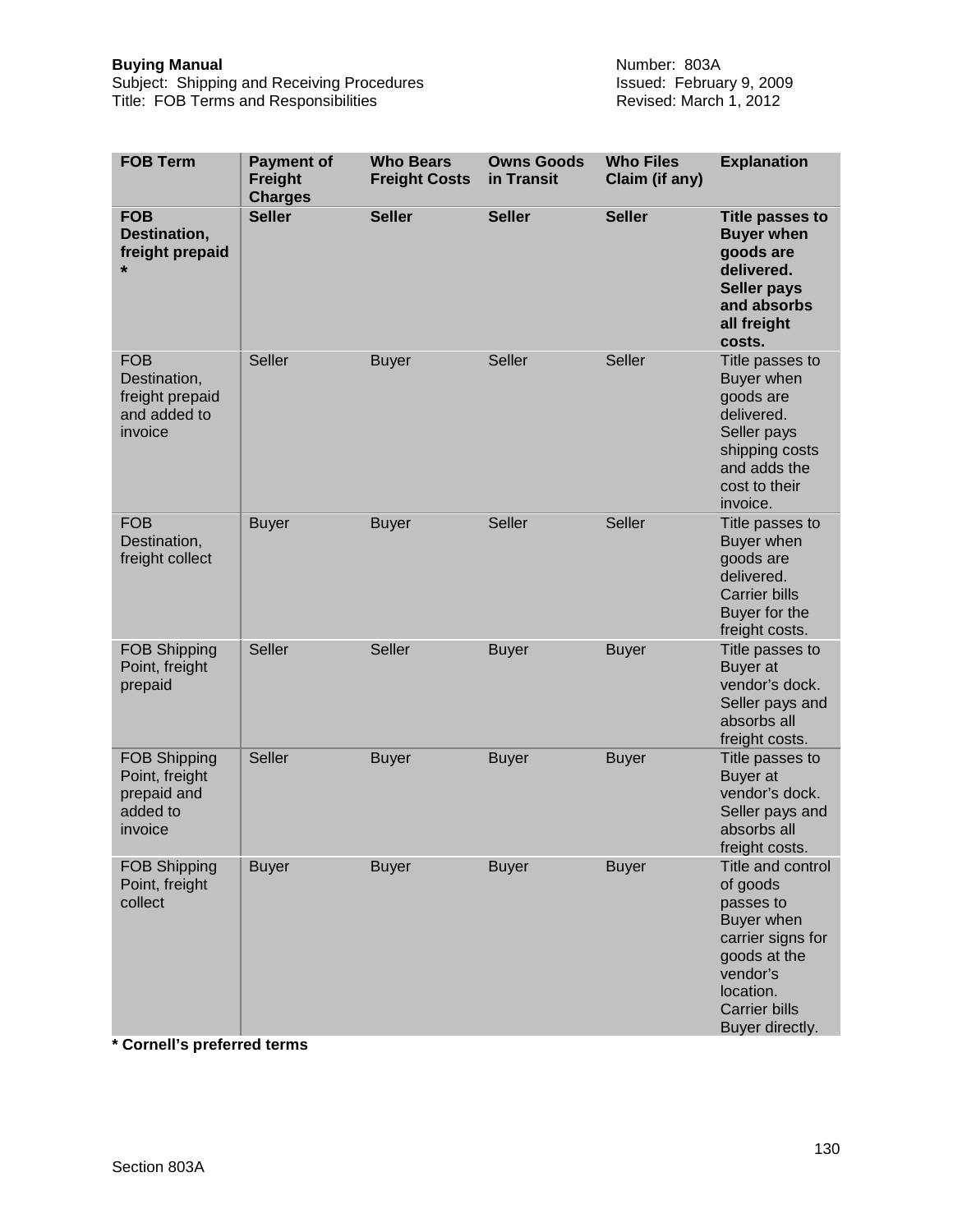Revised: October 1, 2017

## **Invoice Payment**

This procedure is to explain how an invoice payment is processed for the purchase of goods and/or services. An invoice is the supplier's notification that a charge is pending against the University. The purchase order is the basis on which the supplier is paid for material and services furnished. The invoice is audited against the purchase order (e.g., items, prices, quantities, terms of the purchase order).

Accounts Payable is responsible for monitoring the electronic invoice process and manually entering invoices into KFS. As stated on the purchase order, all vendors not enrolled in electronic invoicing, are instructed to submit invoices with purchase order reference via U.S. Mail to **Cornell University, Accounts Payable, 395 Pine Tree Rd., Ste. 330, Ithaca, NY 14850** or via email to **dfa-4040\_invoice@cornell.edu.**

Additionally, the vendor should indicate the purchase order number on the invoice. Invoices received by the end user/unit need to be immediately sent to Accounts Payable at East Hill Office Building, 395 Pine Tree Road, Suite 330.

Invoices are entered into KFS to be processed for payment. Before the invoice is paid, the purchase order may require that the *End User/Unit/FTC/BSC* verify receipt and/or acceptance of the goods or services or that the Fiscal Officer review the invoice and approve the payment request.

After the invoice is entered in KFS, the invoices are scanned for the *End User/Unit/FTC/BSC* to compare to the purchase order. The payment request (PayReq) requires that a receipt be entered, the *End User/Unit/FTC/BSC* can enter the receipt before or after the invoice is entered.

If the invoice is greater than \$5,000, the ASC/FTC/BSC must confirm physical receipt of goods and or services with the unit and document receipt in the PayReq e-doc notes and attachments sections before processing the payment. See the Controller's [Guidelines for Receiving in KFS.](https://www.dfa.cornell.edu/sites/default/files/kfs-receiving-procedure.pdf)

The end user/unit/FTC/BSC should check their KFS Action List daily to determine if there are any tasks in the queue.

## **Vendor Relations**

Payments of invoices should not be delayed beyond the due dates as determined by the terms of the purchase order, unless Procurement Services, the end user/unit/FTC/BSC, and the Supplier are aware of extenuating circumstances that would preclude payment. Failure to pay invoices promptly results in poor vendor relations, lost early payment discounts, interest charges, and potential credit holds.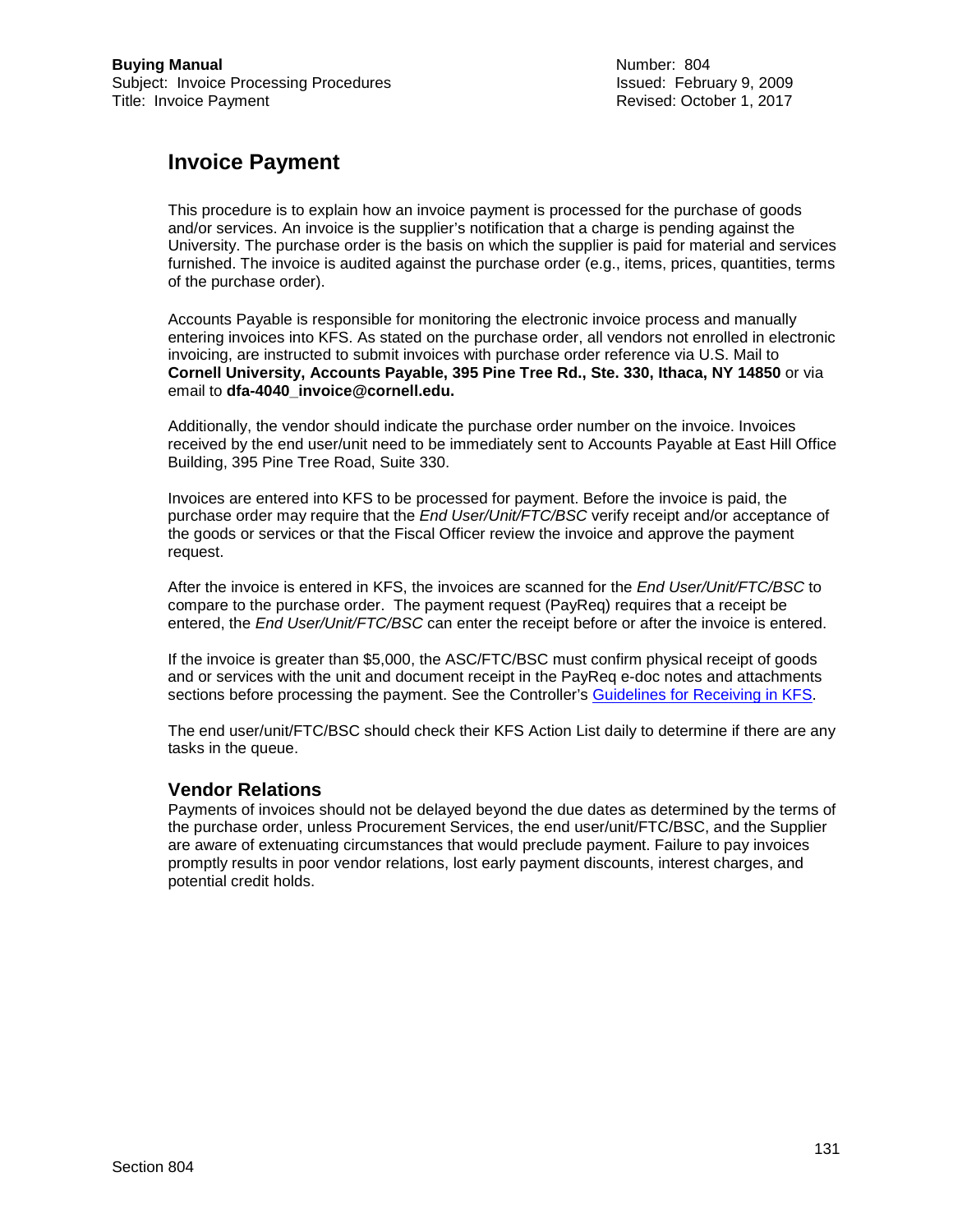Revised: March 1, 2012

# **Freight Bills**

Freight bills directly from freight companies are to be sent to the unit/FTC/BSC for payment. Payments should be processed via disbursement voucher.

Federal Interstate Commerce Commission / Department of Transportation regulations require that all invoices for freight be paid within fifteen (15) days. Failure to comply can result in termination of carrier service or possible court action against Cornell University. It is extremely important that all freight bills be processed promptly.